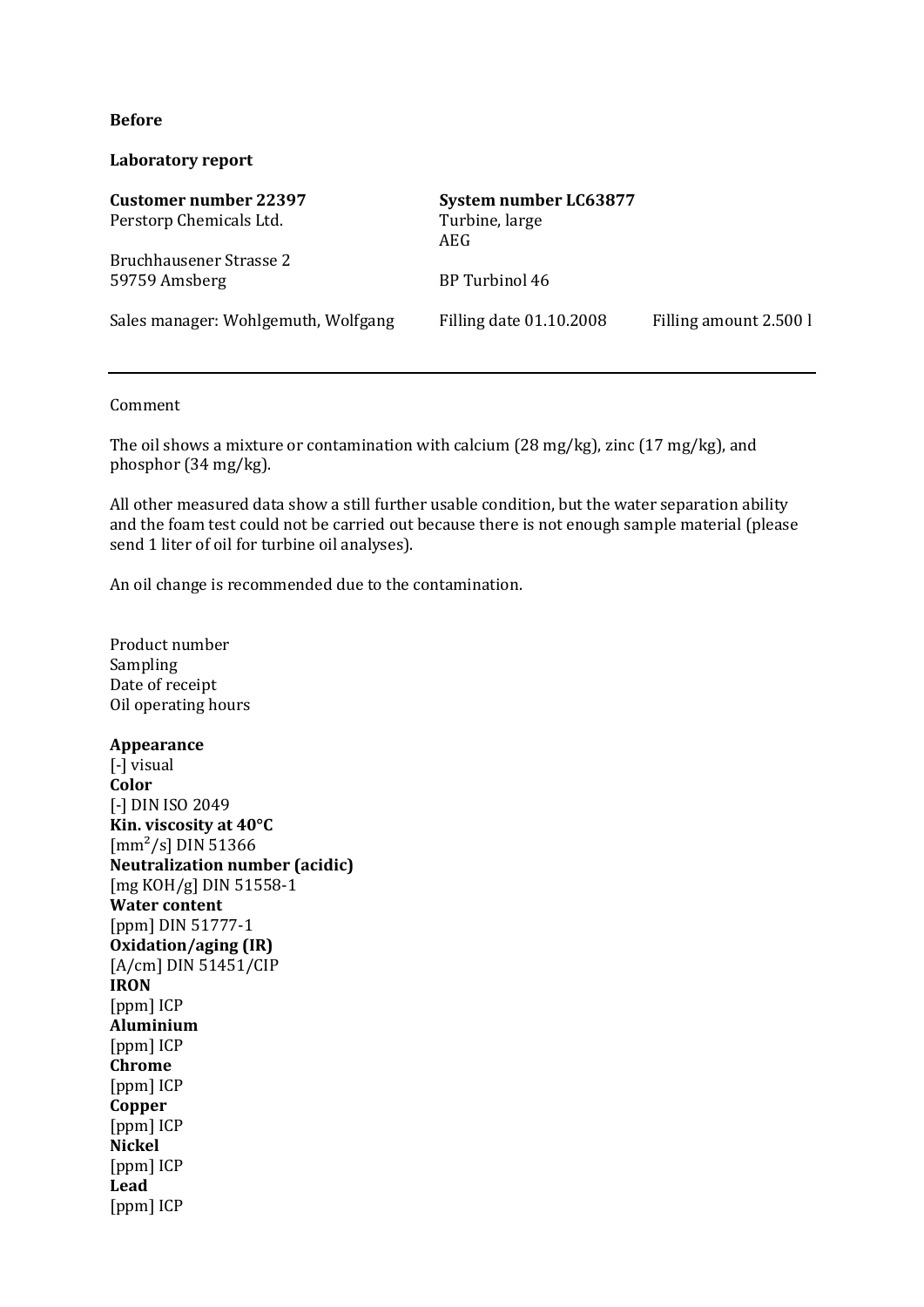# **Silicon** [ppm] ICP **Tin** [ppm] ICP **PQ index**  $[-] -$

| TL5985                          | <b>TL5368</b>  | TL5037         |  |
|---------------------------------|----------------|----------------|--|
| 化甘油油                            | Ħ              | 11             |  |
| 402677                          | 402677         | 402677         |  |
| 22.12.2010                      | 14.09.2010     | 23.06.2010     |  |
| 29.12.2010                      | 20.09.2010     | 26.07.2010     |  |
|                                 | 14000          |                |  |
| <b>PERMIT</b><br>$\overline{0}$ | $\overline{2}$ | $\overline{2}$ |  |
| 4,5                             | 3,0            | 4,0            |  |
| 45,99                           | 47,71          | 46,78          |  |
| 0,12                            | 0,07           | 0,10           |  |
| 9                               | 3735 !!        | 7563           |  |
| 1,0                             | 1,0            | < 1,0          |  |
| 5                               | $\leq 1$       | < 1            |  |
| $\leq 1$                        | < 1            | < 1            |  |
| S J                             | < 1            | < 1            |  |
| $\leq$ 1                        | < 1            | < 1            |  |
|                                 | $\leq 1$       | $\leq 1$       |  |
| 91                              | < 1            | 1              |  |
|                                 | < 1            | $\leq 1$       |  |
|                                 | < 1            | < 1            |  |
|                                 | $\overline{2}$ | 2              |  |

The given values are based on the individual examined sample and on the application and operating conditions given to us. Please note that the application and operating conditions were not checked by us. The given values can vary in the case of changes of the application and operating conditions.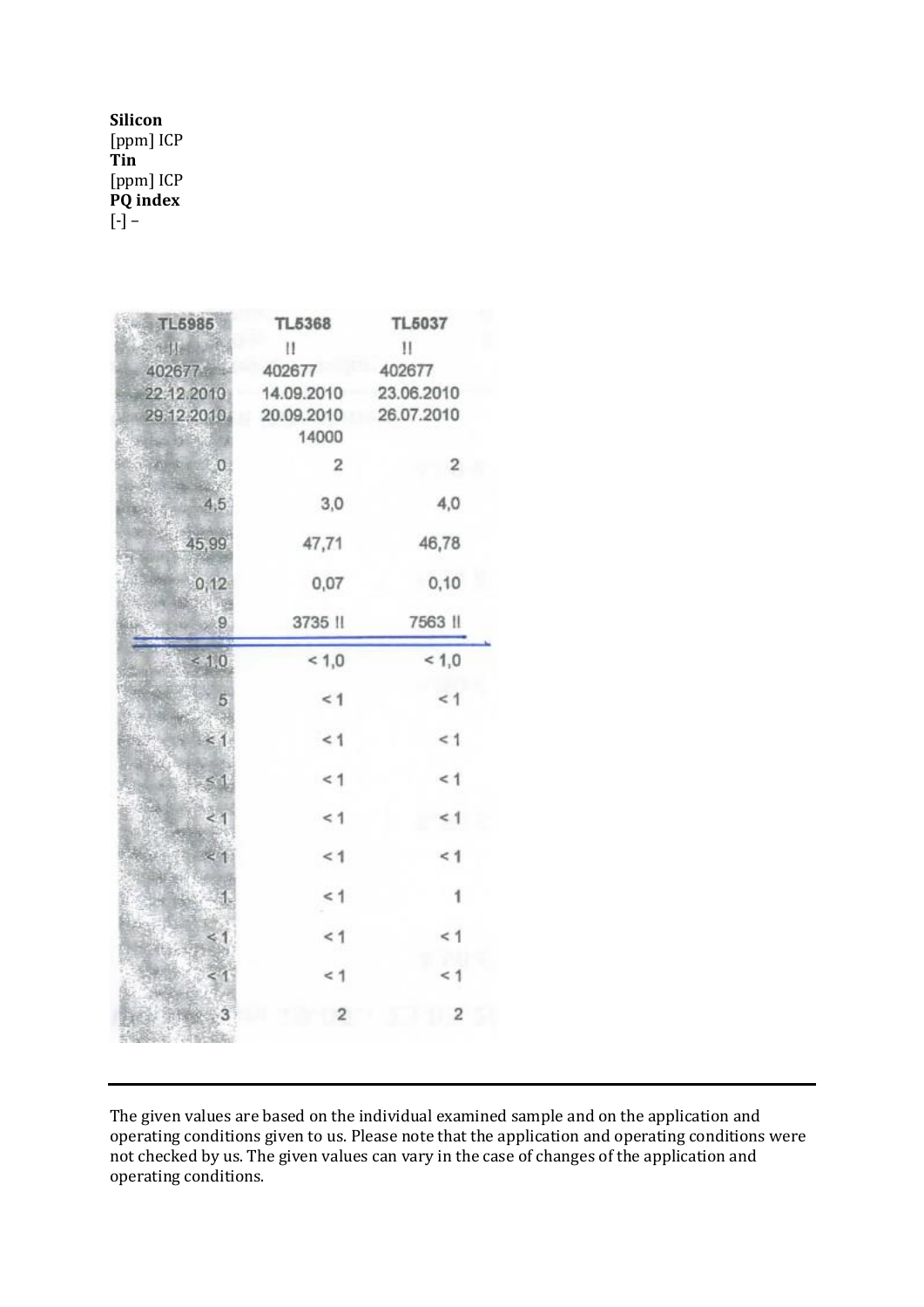**Laboratory report**

#### **Customer number 22397 System number LC63877**

Turbine, large

#### **Particle analysis (4µm / 6µm / 14µm)** [Classification according to ISO 4406] ISO 4406

#### **Phen. antioxidants (IR)** [%] DIN 51451/CIP

**Air separation ability (50°C)** [min] DIN ISO 9120

**Foaming behavior (Seq.l/25°C)** [ml] ISO 6247

**Water separation ability** [s] DIN 51589-1

| <b>TL5985</b><br>21/19/16 | <b>TL5368</b><br>22/22/22 | <b>TL5037</b><br>22/22/22 |  |
|---------------------------|---------------------------|---------------------------|--|
| 74,00                     | 100,00                    | 93,00                     |  |
|                           | 4                         |                           |  |
|                           | 360/0                     | 80/0                      |  |
|                           | 150                       | 120                       |  |

The given values are based on the individual examined sample and on the application and operating conditions given to us. Please note that the application and operating conditions were not checked by us. The given values can vary in the case of changes of the application and operating conditions.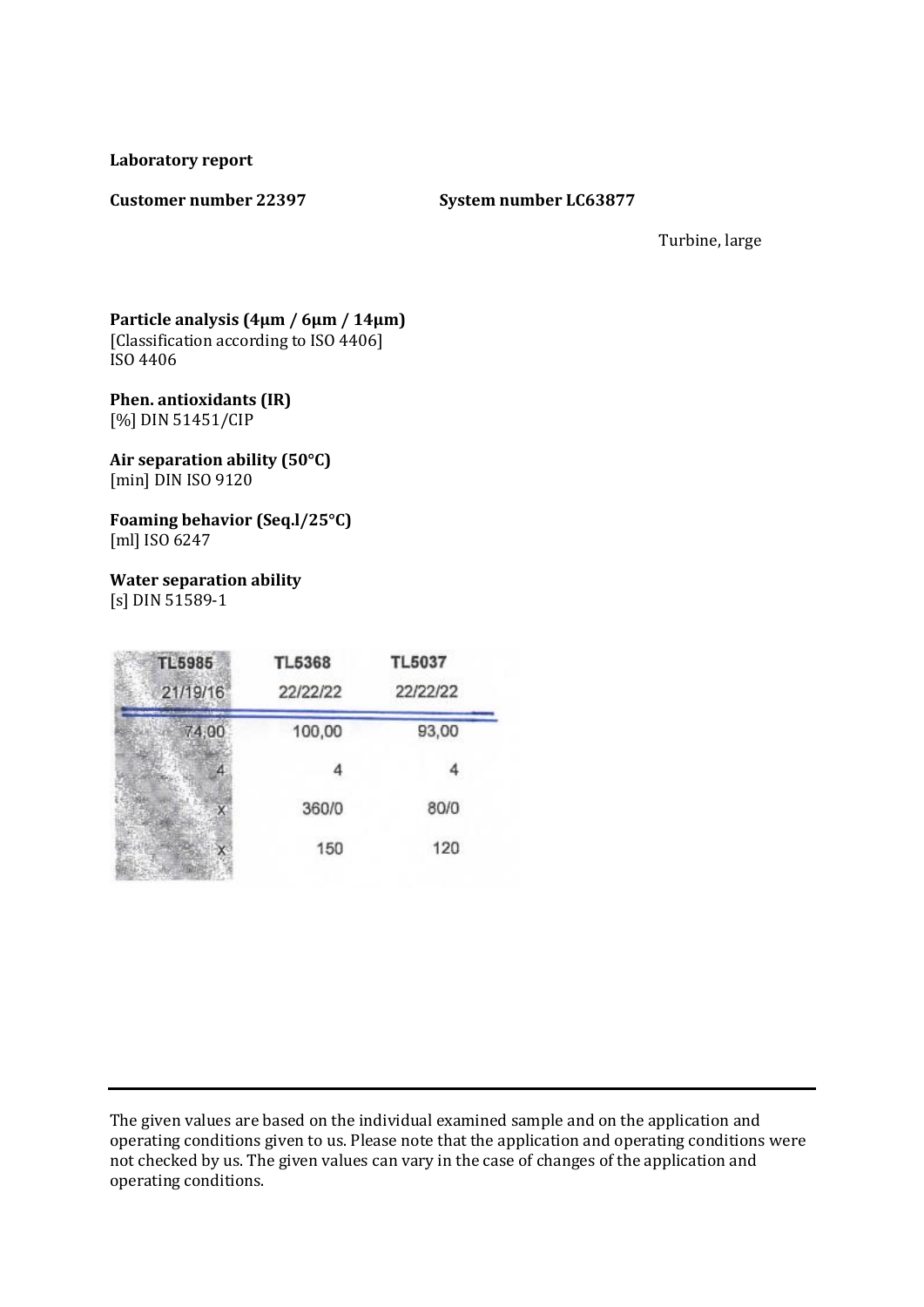## **Afterwards**

#### **Evaluation – oil analysis**

|                             | <b>Sample number</b>   201306011   <b>Sampling</b>   10.06.2013       |                             |
|-----------------------------|-----------------------------------------------------------------------|-----------------------------|
| Construction                | <b>System</b>   PERGES<br>Perstorp, whole location                    |                             |
| <b>System position</b>      | Turbine 2   Turbine 2                                                 |                             |
| <b>Maintenance position</b> | Turbine 2<br>  Lubrication point   Turbine                            | S-No. $ 156$                |
| Sampling point              | Oil tank                                                              |                             |
| Analysis program            | AS2, pump, gear                                                       | oil data   Turbinol X-EP 46 |
| <b>Inspection dates</b>     | Jan   Feb   Mar   Apr   May   Jun   Jul   Aug   Sep   Oct   Nov   Dec |                             |
| Summarv                     |                                                                       |                             |

**Evaluation :** The oil is in an operative condition Advice : No further action is necessary **Wear :** The amount of wear metals is not yet notable

#### **Evaluation of the analysis parameters**

 $\sqrt{+}$  The visual appearance is okay

[+] The kinematical viscosity is okay

[+] The chemical composition (IR) of the oil does not show any noteworthy deviations

 $\left[+\right]$  The oxidation stability  $(0x)$  is okay

[+] The oxidation- and aging condition (NZ) is okay

[+] The water content (H2O) is sufficiently low

[+] The proportion of elements in the ICP analysis shows no abnormalities

[+] The additivation is okay

[+] The PQ index (PQ) is okay

# **Advice**

None

#### **For questions on the evaluation**

Peter Segschneider, B.1091- PB14 peter.segschneider@evonik.com T.02365/49-5536, F.-19645